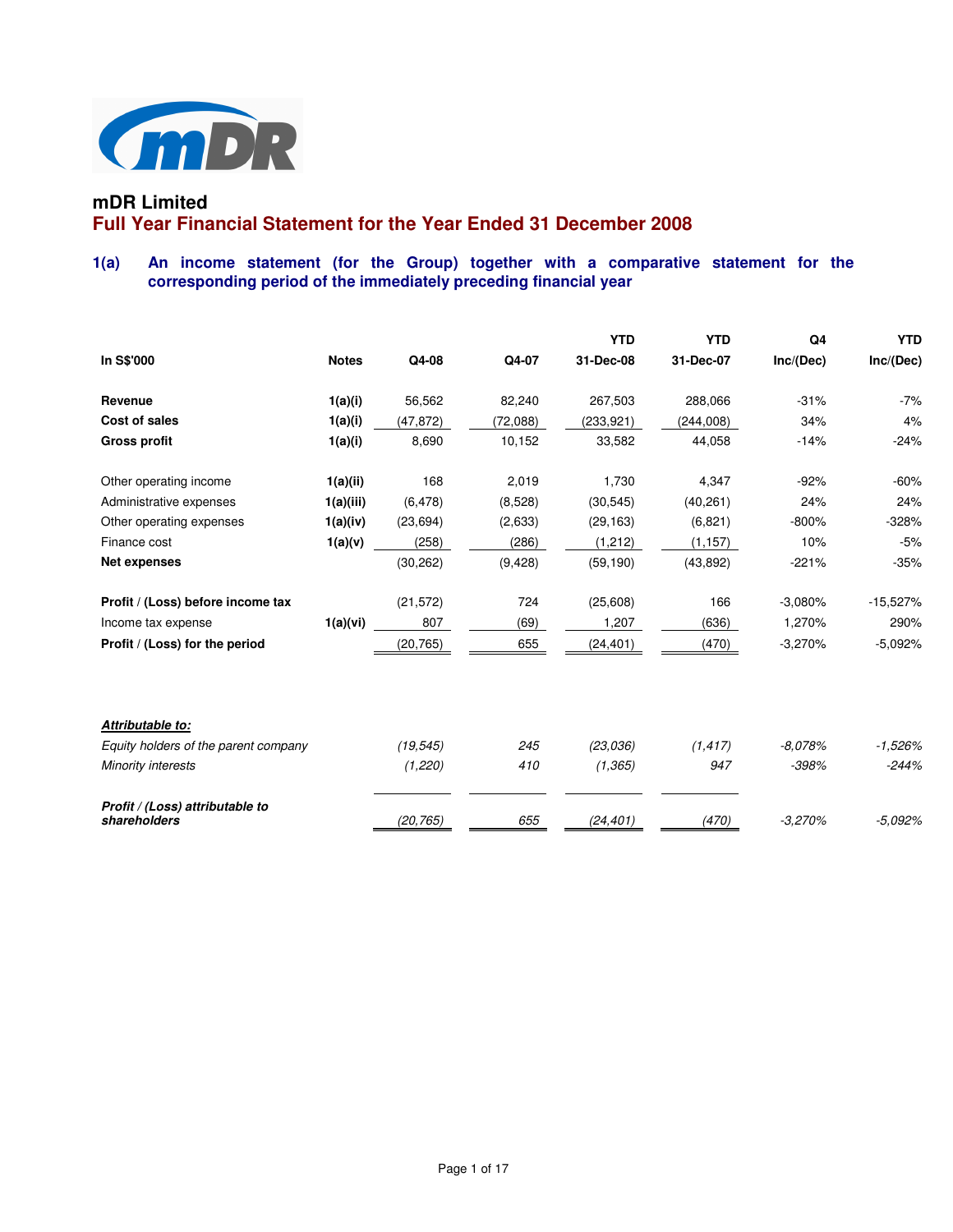#### **1(a)(i) Revenue, Cost of Sales and Gross Profit**

The Group operates in two business segments – After Market Services ("AMS") and Distribution Management Solutions ("DMS'). The breakdown of revenue and cost of goods sold and spare parts are as follows:

|                                           |           |           | <b>YTD</b> | <b>YTD</b> |
|-------------------------------------------|-----------|-----------|------------|------------|
| In S\$'000                                | Q4-08     | Q4-07     | 31-Dec-08  | 31-Dec-07  |
| Revenue                                   |           |           |            |            |
| <b>AMS</b>                                | 8,214     | 5,861     | 32,658     | 42,818     |
| <b>DMS</b>                                | 48,348    | 76,379    | 234,845    | 245,248    |
|                                           | 56,562    | 82,240    | 267,503    | 288,066    |
| <b>Cost of Goods Sold and Spare Parts</b> |           |           |            |            |
| <b>AMS</b>                                | (3,357)   | (1,206)   | (14, 798)  | (18, 288)  |
| <b>DMS</b>                                | (44, 515) | (70, 882) | (219,123)  | (225, 720) |
|                                           | (47, 872) | (72,088)  | (233,921)  | (244,008)  |
| <b>Gross Profit</b>                       |           |           |            |            |
| <b>AMS</b>                                | 4,857     | 4,655     | 17,860     | 24,530     |
| <b>DMS</b>                                | 3,833     | 5,497     | 15,722     | 19,528     |
|                                           | 8,690     | 10,152    | 33,582     | 44,058     |

# **1(a)(ii) Other operating income consist of the following:**

|                                                                             |       |       | YTD       | YTD       |
|-----------------------------------------------------------------------------|-------|-------|-----------|-----------|
| In S\$'000                                                                  | Q4-08 | Q4-07 | 31-Dec-08 | 31-Dec-07 |
| Interest income                                                             |       |       |           |           |
| - Bonds                                                                     |       |       |           | 993       |
| - Others                                                                    | 6     | 25    | 48        | 67        |
| Rental income                                                               | 45    | 40    | 158       | 186       |
| Bad debt recovered                                                          |       | 145   | 31        | 148       |
| Write back of accounts payable<br>Write back of debts due to liquidation of |       |       | 45        |           |
| subsidiary                                                                  | 307   |       | 340       |           |
| Reversal of provision for salary and leave                                  |       |       |           |           |
| encashment                                                                  |       |       | 38        |           |
| Gain on reversal of obsolete stock                                          | 133   |       | 133       |           |
| Refund of GST from Inland Revenue                                           |       |       |           |           |
| Authority of Singapore                                                      |       |       | 682       |           |
| Reversal of negative goodwill released to                                   |       |       |           |           |
| income<br>Waiver of debts due to intermediary                               | (63)  |       |           |           |
|                                                                             |       | 463   |           | 463       |
| Gain on divestment of business                                              |       | (147) |           | 788       |
| Refundable deposit for disposal of subsidiary                               |       | 1,501 |           | 1,501     |
| Waiver of debts                                                             |       |       |           | 150       |
| Reversal of early termination fee released to                               |       |       |           |           |
| income                                                                      | (484) |       |           |           |
| Refund of overcharged office rental                                         | 140   |       | 140       |           |
| <b>Others</b>                                                               | 84    | (8)   | 115       | 51        |
|                                                                             | 168   | 2,019 | 1,730     | 4,347     |

# **1(a)(iii) Administrative expenses**

The administrative expenses comprise mainly staff cost.

| <b>In S\$'000</b>   | Q4-08 | Q4-07 | YTD.<br>31-Dec-08 | YTD<br>31-Dec-07 |
|---------------------|-------|-------|-------------------|------------------|
| <b>Staff Cost</b>   |       |       |                   |                  |
| <b>AMS</b>          | 3,269 | 4,132 | 15,658            | 22,489           |
| <b>DMS</b>          | 996   | 2,105 | 7,072             | 7,782            |
| Share-based payment | 314   | (151) | 314               | (151)            |
|                     | 4,579 | 6,086 | 23,044            | 30,120           |

 The lower administrative expense for Q4-08 is mainly due to the decrease in staff cost which is in line with the cessation of certain AMS business operations.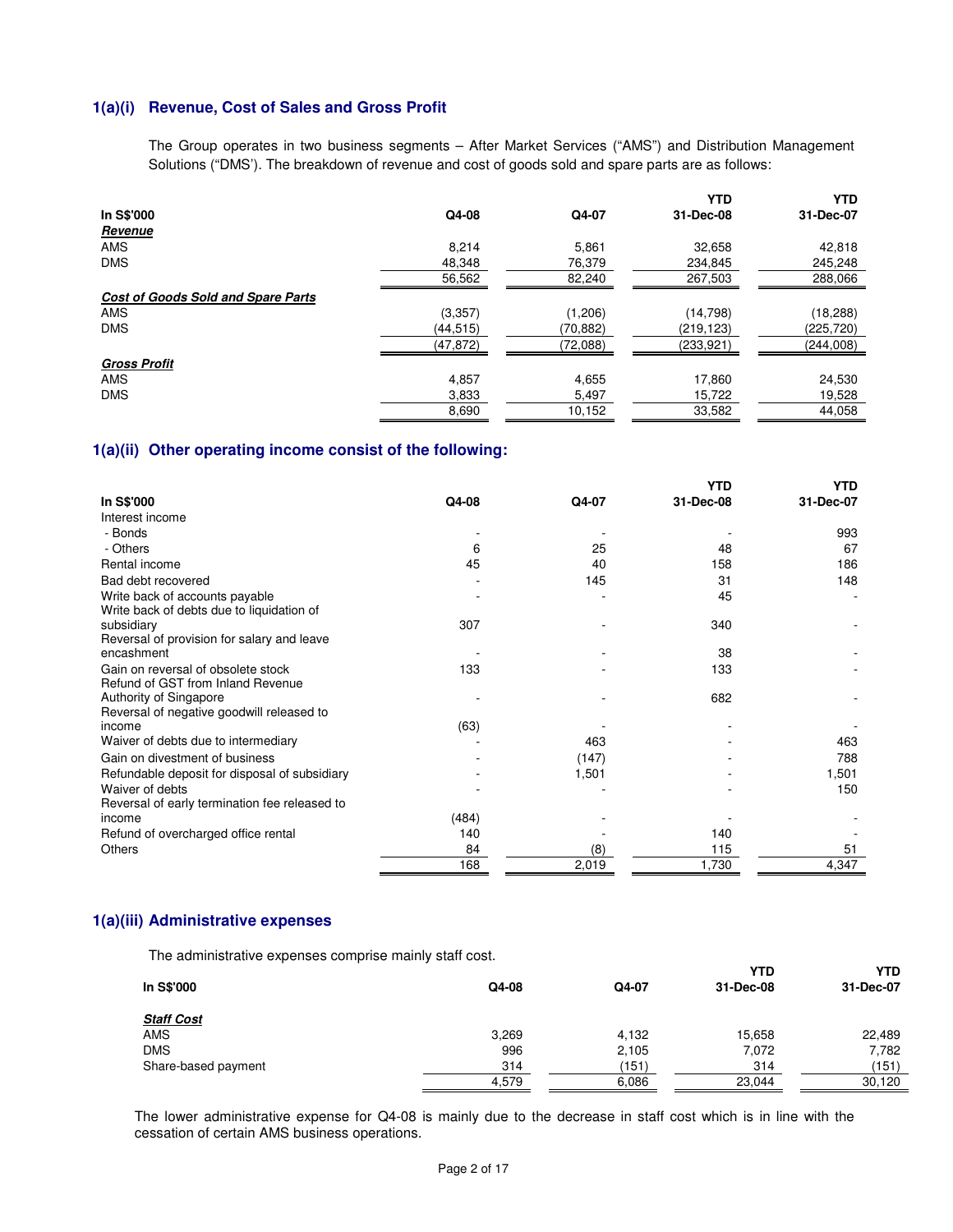# **1(a)(iv) Included in other operating expenses are the following:**

|                                                |         |         | <b>YTD</b> | <b>YTD</b> |
|------------------------------------------------|---------|---------|------------|------------|
| <b>In S\$'000</b>                              | $Q4-08$ | Q4-07   | 31-Dec-08  | 31-Dec-07  |
| Minimum lease payments under operating         |         |         |            |            |
| lease                                          | 1,636   | 1,951   | 6,933      | 7,752      |
| Depreciation expenses                          | 347     | 457     | 1,510      | 2,083      |
| Reversal of impairment on fixed assets         |         |         |            | (69)       |
| Loss on disposal of subsidiaries               |         | 239     | 751        | 239        |
| Loss on disposal of fixed assets               | 271     | 512     | 314        | 522        |
| Impairment of goodwill on consolidation        | 14,142  | 500     | 14,142     | 519        |
| Impairment of other receivables                |         |         |            | 993        |
| Write off of debts due to liquidation of       |         |         |            |            |
| subsidiaries                                   |         |         | 219        |            |
| Provision / (Reversal) for doubtful trade      |         |         |            |            |
| receivables                                    | (92)    | 73      | (498)      | 29         |
| Provision / (Reversal) of allowance for        |         |         |            |            |
| doubtful other receivables                     | 1,000   | (1,637) | (799)      | (1,634)    |
| Provision / (Reversal) of allowance for        |         |         |            |            |
| inventories                                    | 394     | 68      | 533        | 60         |
| Loss / (Gain) on foreign exchange              | 1,805   | 81      | 3,867      | (916)      |
| Reversal of provision for restructuring cost   |         |         |            |            |
| (Note I)                                       |         |         | (2,000)    |            |
| (Reversal) of provision for advance payments   |         |         |            |            |
| for investments                                |         |         |            | (1,606)    |
| Impairment for other investments               |         | 389     |            | (1, 151)   |
| Fair value adjustments for convertible bonds / |         |         |            |            |
| notes                                          | 4,195   |         | 4,195      |            |
| Others                                         | (4)     |         | (4)        |            |
|                                                | 23,694  | 2,633   | 29,163     | 6,821      |

Note I: This represents reversal of provision for restructuring costs which are no longer required following the closure of the AMS entities.

# **1(a)(v) Finance cost**

Finance cost comprises mainly interest expense arising from loans drawn down for operating and investing activities.

# **1(a)(vi) Income tax expense**

The tax expense provision is calculated for profitable subsidiaries using the tax rates applicable in the jurisdictions where the companies in the Group operate.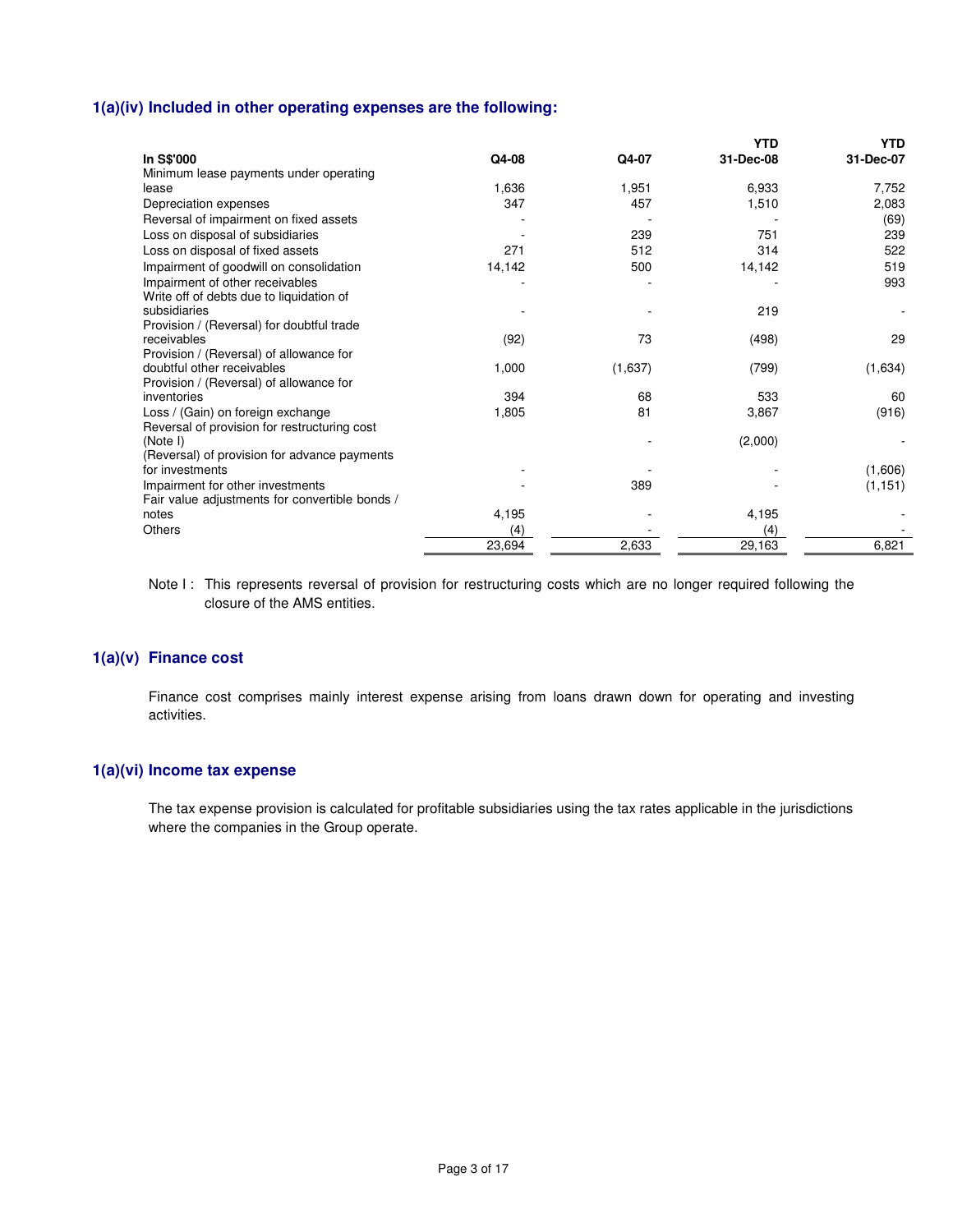# **1(b)(i) A balance sheet (for the issuer and Group), together with a comparative statement as at the end of the immediately preceding financial year**

|                                                             |              | Group     | Group     | Company   | Company   |
|-------------------------------------------------------------|--------------|-----------|-----------|-----------|-----------|
| In S\$'000                                                  | <b>Notes</b> | 31-Dec-08 | 31-Dec-07 | 31-Dec-08 | 31-Dec-07 |
| <b>ASSETS</b>                                               |              |           |           |           |           |
| <b>Current assets</b>                                       |              |           |           |           |           |
| Cash                                                        |              | 7,662     | 9,613     | 342       | 2,034     |
| Cash pledged                                                |              | 1,816     | 152       | 101       | 152       |
| Trade receivables                                           | A            | 28,540    | 33,184    | 6,896     | 7,659     |
| Other receivables and prepayments                           | B            | 5,631     | 6.137     | 11,937    | 7,499     |
| Inventories                                                 | C            | 8,557     | 16,678    | 306       |           |
|                                                             |              | 52,206    | 65,764    | 19,582    | 17,344    |
| <b>Non-current assets</b>                                   |              |           |           |           |           |
| Investment in subsidiaries                                  |              |           |           | 15,483    | 26,523    |
| Plant and equipment                                         |              | 3,637     | 3,841     | 415       | 424       |
| Goodwill on consolidation                                   |              | 3,087     | 11,655    |           |           |
| Other goodwill                                              |              | 2,500     | 8,074     |           |           |
|                                                             |              | 9,224     | 23,570    | 15,898    | 26,947    |
| <b>Total assets</b>                                         |              | 61,430    | 89,334    | 35,480    | 44,291    |
| <b>Current liabilities</b>                                  |              |           |           |           |           |
| <b>Bank loans</b>                                           |              |           | 11,612    |           | 3,695     |
| Bank overdraft                                              |              | 8,893     | 7,495     | 2,215     | 1,557     |
| Trade payables                                              | D            | 15,270    | 18,941    | 660       | 1,319     |
| Other payables                                              | Е            | 10,319    | 20,645    | 10,274    | 19,075    |
| Income tax payable                                          |              | 692       | 1,460     |           |           |
| Obligations under finance leases                            |              | 14        | 84        |           |           |
| Convertible notes / bonds                                   | F            | 12,850    |           | 12,850    |           |
| Fair value adjustment of convertible loan notes             | G            | 3,866     |           | 3,866     |           |
|                                                             |              | 51,904    | 60,237    | 29,865    | 25,646    |
| <b>Non-current liabilities</b>                              |              |           |           |           |           |
| Obligations under finance leases                            |              |           | 42        |           |           |
| Deferred tax                                                |              | 214       | 1,179     |           | 912       |
|                                                             |              | 214       | 1,221     |           | 912       |
| <b>Equity</b>                                               |              |           |           |           |           |
| Issued capital                                              | 1(d)(i)      | 99,894    | 98,055    | 99,894    | 98,055    |
| Capital redemption reserve                                  |              | 22        | 22        | 22        | 22        |
| Share options reserve                                       |              | 2,162     | 3,015     | 2,162     | 3,015     |
| Foreign currency translation reserve                        |              | 4,288     | 789       |           |           |
| Revenue reserve                                             |              | (99, 655) | (77, 786) | (96, 463) | (83, 359) |
| Equity attributable to equity holders of the parent company |              | 6,711     | 24,095    | 5,615     | 17,733    |
| Minority interests                                          |              | 2,601     | 3,781     |           |           |
|                                                             |              | 9,312     | 27,876    | 5,615     | 17,733    |
| <b>Total equity and liabilities</b>                         |              | 61,430    | 89,334    | 35,480    | 44,291    |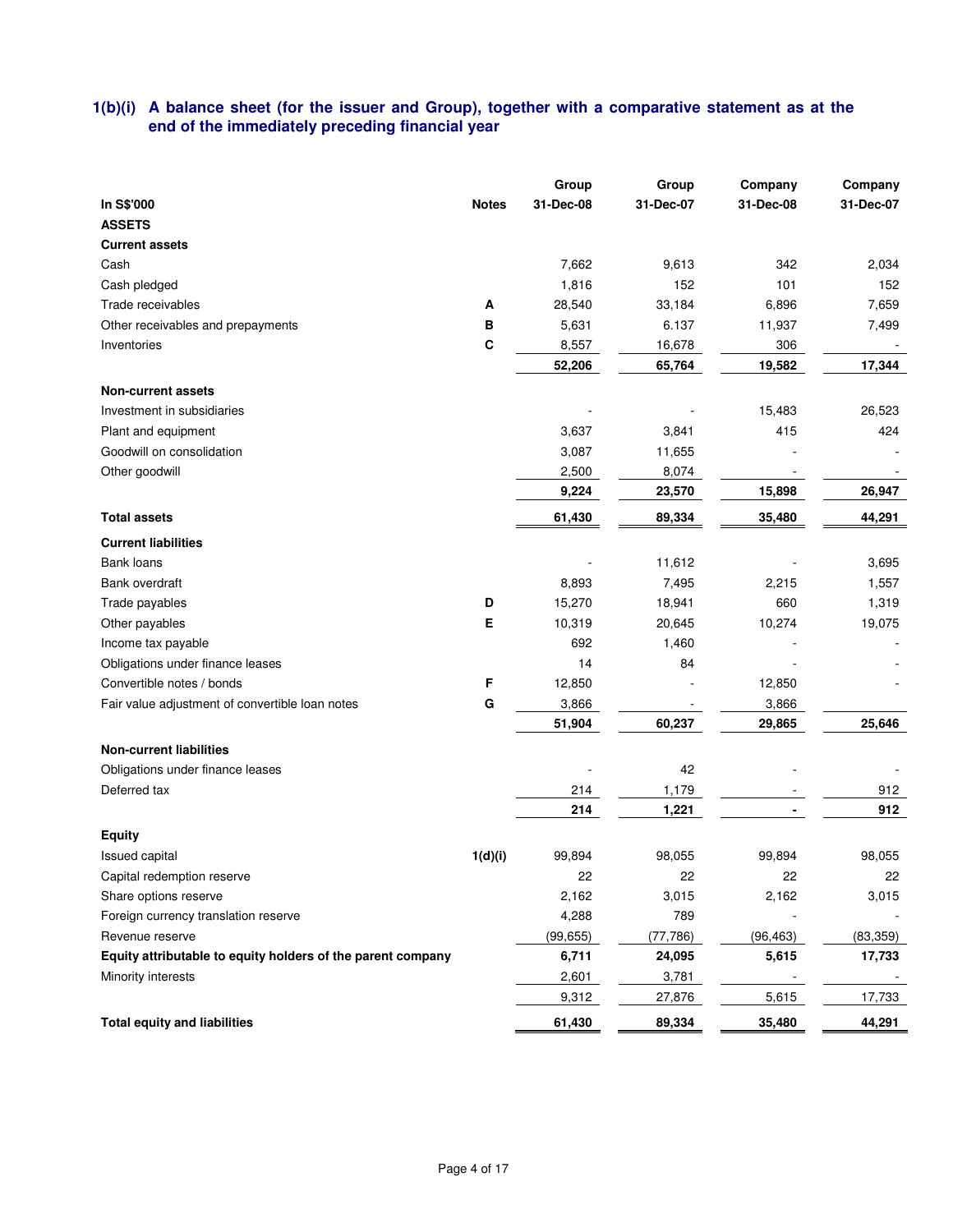#### **(A) Trade receivables**

The trade receivables turnover days is 39 as at 31 December 2008 (31 December 2007 : 42 days).

#### **(B) Other receivables and prepayments**

The major components of other receivables and prepayments are tabulated below :

|                              | Group     |           |  |
|------------------------------|-----------|-----------|--|
| S\$'000                      | 31-Dec-08 | 31-Dec-07 |  |
| <b>Related parties</b>       | 966       |           |  |
| Recoverables                 | 1,344     | 3,302     |  |
| Deposits                     | 2,011     | 1,703     |  |
| Prepayments                  | 858       | 875       |  |
| Accrued interest receivables | 16        | 129       |  |

# **(C) Inventories**

The inventory turnover is 13 days for the quarter ended 31 December 2008 (31 December 2007 : 25 days).

#### **(D) Trade payables**

Trade payables turnover days is 24 as at 31 December 2008 (31 December 2007 : 29 days).

#### **(E) Other payables**

The major components of other payables are tabulated below :

|                                           | Group     |           |  |
|-------------------------------------------|-----------|-----------|--|
| S\$'000                                   | 31-Dec-08 | 31-Dec-07 |  |
| Amount owing to related parties           | 255       | 248       |  |
| Other payables to third parties           | 1,988     | 2,008     |  |
| Accrued staff related expenses            | 1.429     | 2,590     |  |
| Accrued operating expenses                | 5,931     | 10,338    |  |
| Accrued restructuring costs               | 658       | 3.364     |  |
| Loan payable to bank by associate company |           | 2,075     |  |

#### **(F) i) Convertible notes**

 On 10 January 2008, approval was obtained from shareholders at the Company's extraordinary general meeting to approve the issue of up to \$32.0 million redeemable non-recallable structured convertible notes. On 30 January 2008, the Company issued convertible notes of \$3.0 million, of which \$2.15 million was subsequently converted into ordinary shares as at 31 December 2008.

#### **ii) Convertible bonds**

 On 25 April 2008, approval was obtained from shareholders at the Company's extraordinary general meeting to approve the issue of \$12.0 million convertible bonds. On 12 June 2008, the Company issued convertible bonds of \$12.0 million as repayment and discharge of \$12.0 million of the principal indebtedness of the Company and its subsidiaries to the Lenders.

#### **(G) Fair value adjustment of convertible loan notes**

Under FRS 39, the Company has accounted for the liability and the derivative based on fair value through profit or loss and therefore, the difference in the fair value of the notes / bonds and derivative have not been recorded separately. Changes in the fair value of the convertible notes / bonds at fair value through profit or loss have been included in the profit or loss for the year.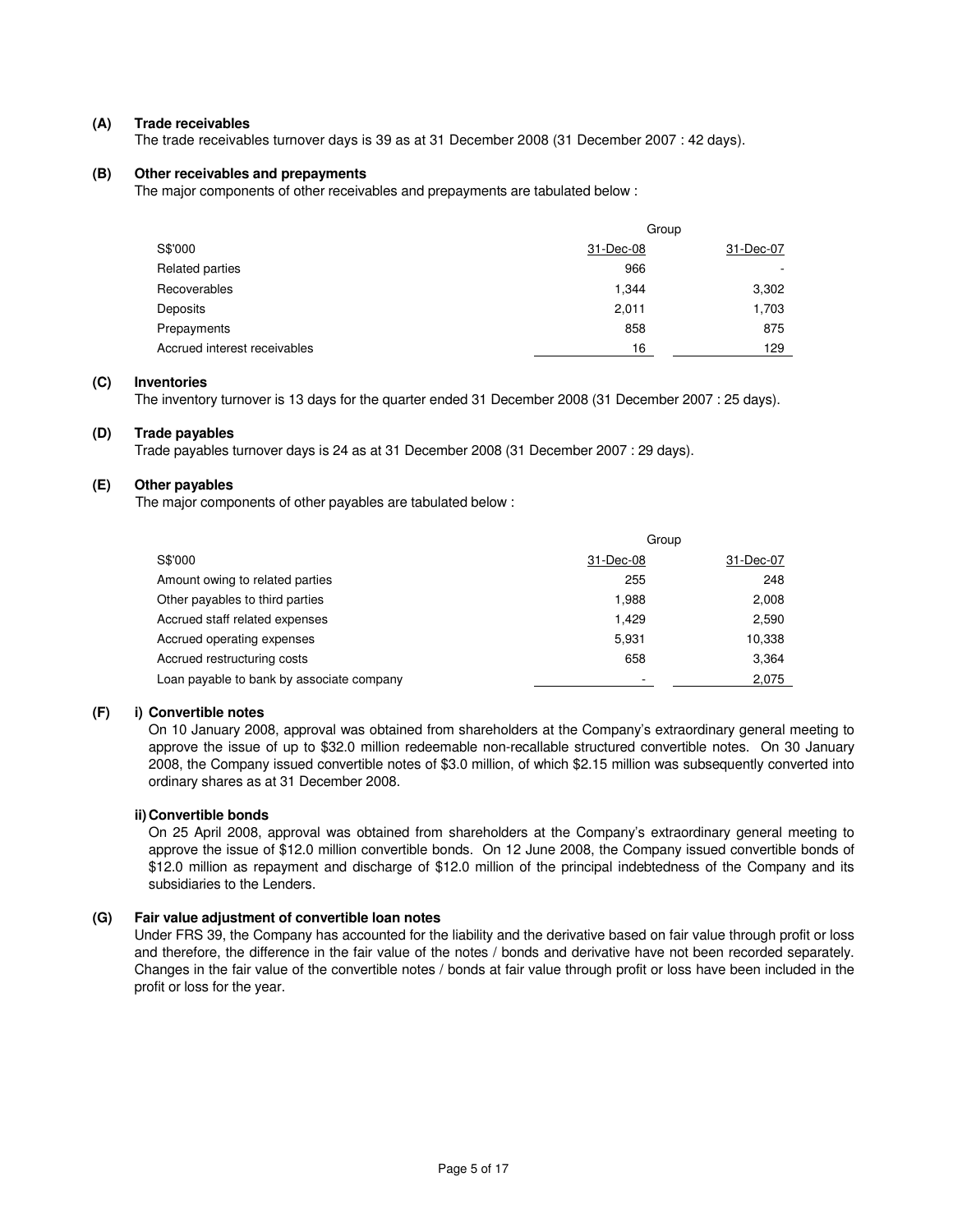# **1(b)(ii) Aggregate amount of Group's borrowings and debt securities**

#### **Amount repayable in one year or less, or on demand**

| As at 31 December 2008 |                    | As at 31 December 2007 |                    |  |
|------------------------|--------------------|------------------------|--------------------|--|
| Secured (\$'000)       | Unsecured (\$'000) | Secured (\$'000)       | Unsecured (\$'000) |  |
| 14                     | 20.893             |                        | 19.107             |  |

Note:

The unsecured borrowings of \$20.89 million comprises of :-

a) \$8.89 million bank overdraft facilities and

b)  $$12.0$  million convertible bonds (pls refer to 1 (d) (ii) (ii), page 11)

# **Amount repayable after one year**

| As at 31 December 2008 |                    |                  | As at 31 December 2007 |
|------------------------|--------------------|------------------|------------------------|
| Secured (\$'000)       | Unsecured (\$'000) | Secured (\$'000) | Unsecured (\$'000)     |
|                        |                    | 115              |                        |

#### **Details of collateral**

Finance lease is secured by the fixed assets acquired under the lease arrangement.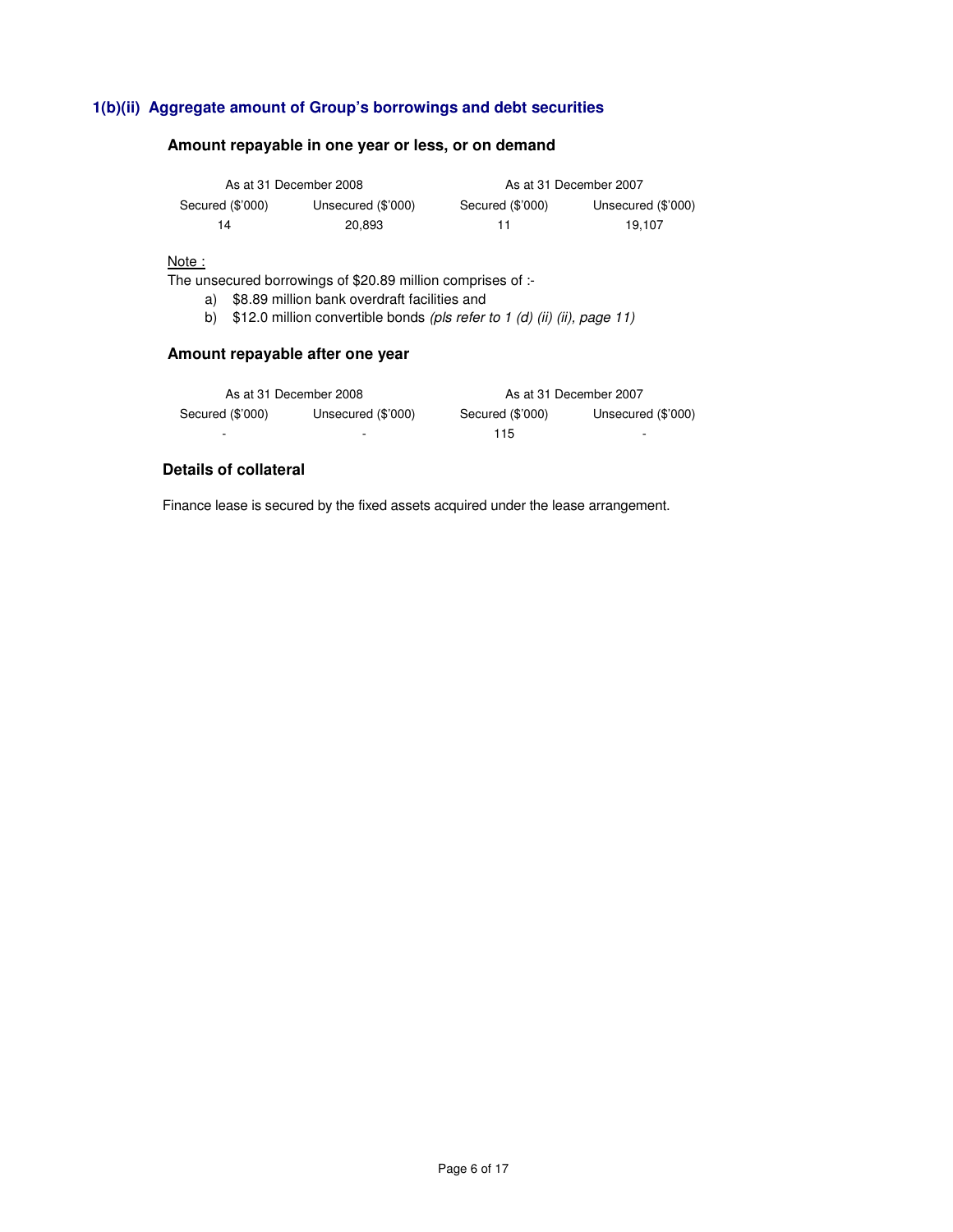# **1(c) A cash flow statement (for the Group), together with a comparative statement for the corresponding period of the immediately preceding financial year**

| <b>In S\$'000</b>                                                                                | Q4-08      | Q4-07          | <b>YTD</b><br>31-Dec-08 | <b>YTD</b><br>31-Dec-07 |
|--------------------------------------------------------------------------------------------------|------------|----------------|-------------------------|-------------------------|
| <b>Operating activities</b>                                                                      |            |                |                         |                         |
| Profit / (Loss) before income tax                                                                | (21, 573)  | 723            | (25, 608)               | 166                     |
| Adjustments for                                                                                  |            |                |                         |                         |
| Depreciation expense                                                                             | 347<br>258 | 457<br>286     | 1,510<br>1,212          | 2,083<br>1,157          |
| Interest expense<br>Interest income                                                              |            |                | (48)                    | (1,060)                 |
| Loss on disposal of plant and equipment                                                          | (6)<br>271 | (25)<br>512    | 314                     | 522                     |
| Loss / (Gain) on disposal of advance payment for investments                                     |            | 2              |                         | (1,606)                 |
| Reversal of impairment on plant and equipment                                                    |            |                |                         | (69)                    |
| Reversal of provision for restructuring cost                                                     |            |                | (2,000)                 |                         |
| Loss / (Gain) on sales of business                                                               |            | 147            |                         | (788)                   |
| Loss on disposal of subsidiary                                                                   |            | 239            | 345                     | 239                     |
| Share option expenses                                                                            | 314        | (151)          | 314                     | (151)                   |
| (Reversal) of impairment of other investments                                                    |            | 389            |                         | (1, 151)                |
| Provision of allowance for inventories                                                           | 312        | 68             | 451                     | 60                      |
| Waiver of refundable deposit for partial sale of subsidiary                                      |            | (1,501)        |                         | (1,501)                 |
| Provision of allowance for doubtful other receivables                                            | 1,000      |                | (799)                   |                         |
| (Reversal) / Provision of allowance for doubtful trade receivables                               | (93)       | 73             | (499)                   | 29                      |
| (Write-back) of non-trade debts                                                                  | (1,025)    |                | (183)                   |                         |
| Write-off / (Write-back) of trade bad debts                                                      | 718        | (645)          | 16                      | (642)                   |
| Minority Interest of non-wholly owned subsidiary disposed                                        |            |                | (207)                   |                         |
| Reversal of negative goodwill released to income                                                 | 63         |                |                         |                         |
| Fair value losses on convertible bonds / notes at fair value through<br>profit or loss           | 4,195      |                | 4,195                   |                         |
| Impairment of goodwill                                                                           | 14,142     | 500            | 14,142                  | 519                     |
| Operating cash flows before movements in working capital                                         | (1,077)    | 1,074          | (6, 845)                | (2, 193)                |
| Trade receivables                                                                                | 2,522      | (4, 373)       | 4,765                   | (2,072)                 |
| Other receivables and prepaid expenses                                                           | 1,823      | 1,716          | 1,344                   | 880                     |
| Inventories                                                                                      | 7,107      | (3,793)        | 7,484                   | (2,787)                 |
| Trade payables                                                                                   | (8, 241)   | 6,317          | (3,370)                 | 4,615                   |
| Other payables                                                                                   | 788        | (18, 272)      | (8,042)                 | (22, 475)               |
| Cash used in operations                                                                          | 2,922      | (17, 331)      | (4, 664)                | (24, 032)               |
| Interest received                                                                                | 6          | 25             | 48                      | 1,060                   |
| Income tax paid                                                                                  | (43)       | (26)           | (526)                   | (316)                   |
| Net cash used in operating activities                                                            | 2,885      | (17, 332)      | (5, 142)                | (23, 288)               |
| <b>Investing activities</b>                                                                      |            |                |                         |                         |
| Purchase of plant and equipment                                                                  | (805)      | (645)          | (2, 564)                | (1,073)                 |
| Proceeds from sale of business                                                                   |            |                |                         | 1,743                   |
| Proceeds from disposal of subsidiary                                                             |            | 120            |                         | 120                     |
| Proceeds from disposal of plant and equipment                                                    | 230        | 143            | 707                     | 284                     |
| Proceeds from disposal of interest in other investment                                           |            | 10,882         |                         | 10,882                  |
| Additional investment in a subsidiary                                                            |            |                |                         | (250)                   |
| Advance payment for investments                                                                  |            | (2)            |                         | 3,557                   |
| Net cash (used in) / generated from investing activities                                         | (575)      | 10,498         | (1, 857)                | 15,263                  |
| <b>Financing activities</b>                                                                      |            |                |                         |                         |
| Proceeds from issue of shares                                                                    |            | 4,847          | 2,150                   | 8,214                   |
| Expenses in relation to issuance of convertible notes                                            |            | (286)          | (640)                   | (1, 157)                |
| Receipt of share capital from minority                                                           |            |                | 392                     |                         |
| Interest paid                                                                                    | (258)      | 9              | (1,212)                 | (82)                    |
| Repayment of finance lease                                                                       | (11)       |                | (112)                   |                         |
| Net proceeds from issuance of convertible notes / bonds<br>Fixed deposits subject to restriction | 35         | (152)<br>(186) | 12,850                  | (54)<br>(2,015)         |
| Repayment of bank loans                                                                          |            |                | (1,664)<br>(11,610)     |                         |
| Net cash (used in) / generated from financing activities                                         | (234)      | 4,232          | 154                     | 4,906                   |
| Net effect of foreign exchange rate changes                                                      | 1,194      | 619            | 3,496                   | (415)                   |
| Net (decrease) / increase in cash & cash equivalents                                             | 3,270      | (1,983)        | (3, 349)                | (3,534)                 |
| Cash & cash equivalents at beginning of period                                                   | (4,501)    | 4,101          | 2,118                   | 5,652                   |
| Cash & cash equivalents at end of period                                                         | (1, 231)   | 2,118          | (1, 231)                | 2,118                   |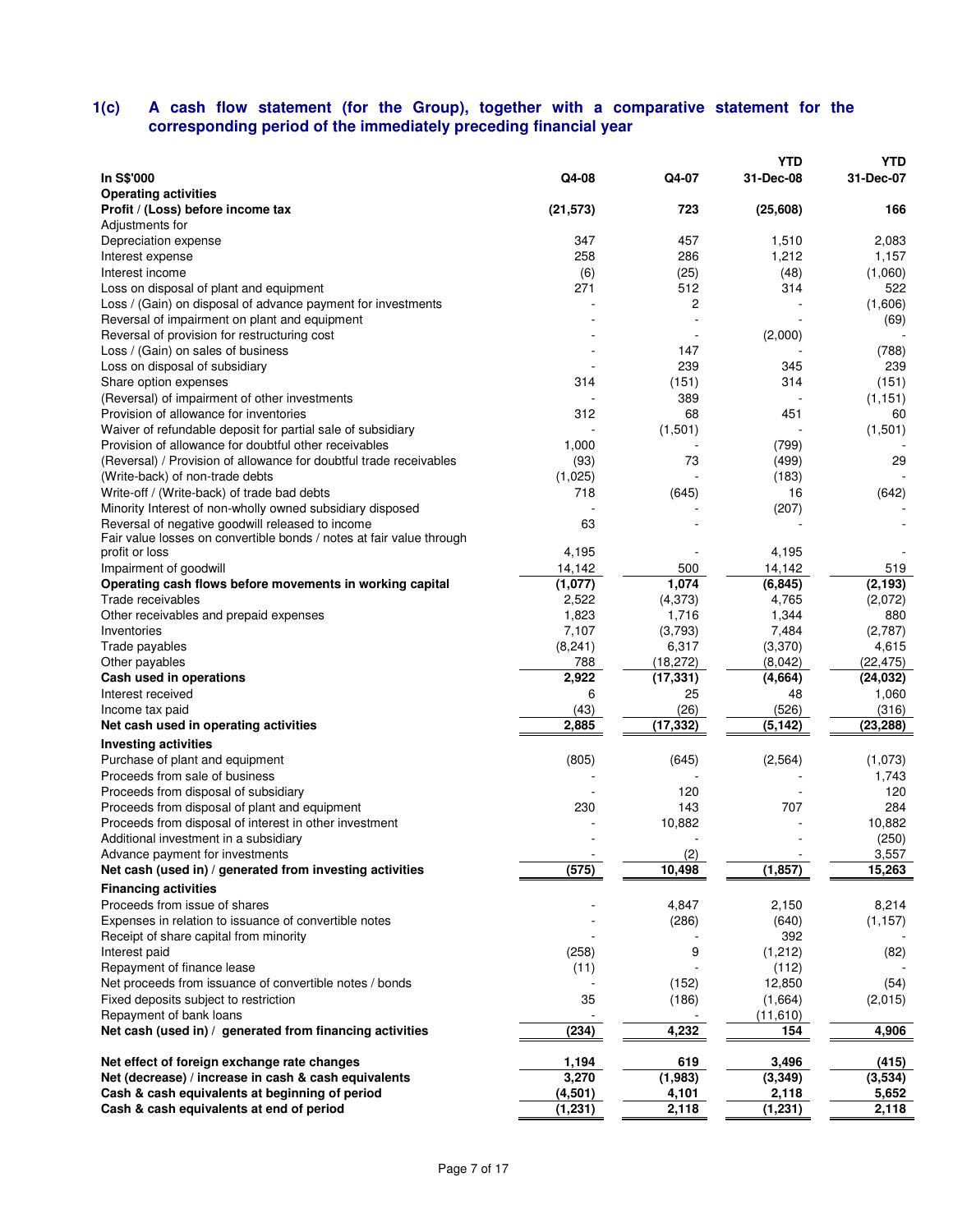# **I. Cash and cash equivalent at end of period** :

| In S\$'000                        | 31-Dec-08 | 31-Dec-07 |
|-----------------------------------|-----------|-----------|
| Cash                              | 9.478     | 9,765     |
| Bank overdraft                    | (8,893)   | (7, 495)  |
| Less: Cash subject to restriction | (1.816)   | (152)     |
|                                   | (1,231)   | 2.118     |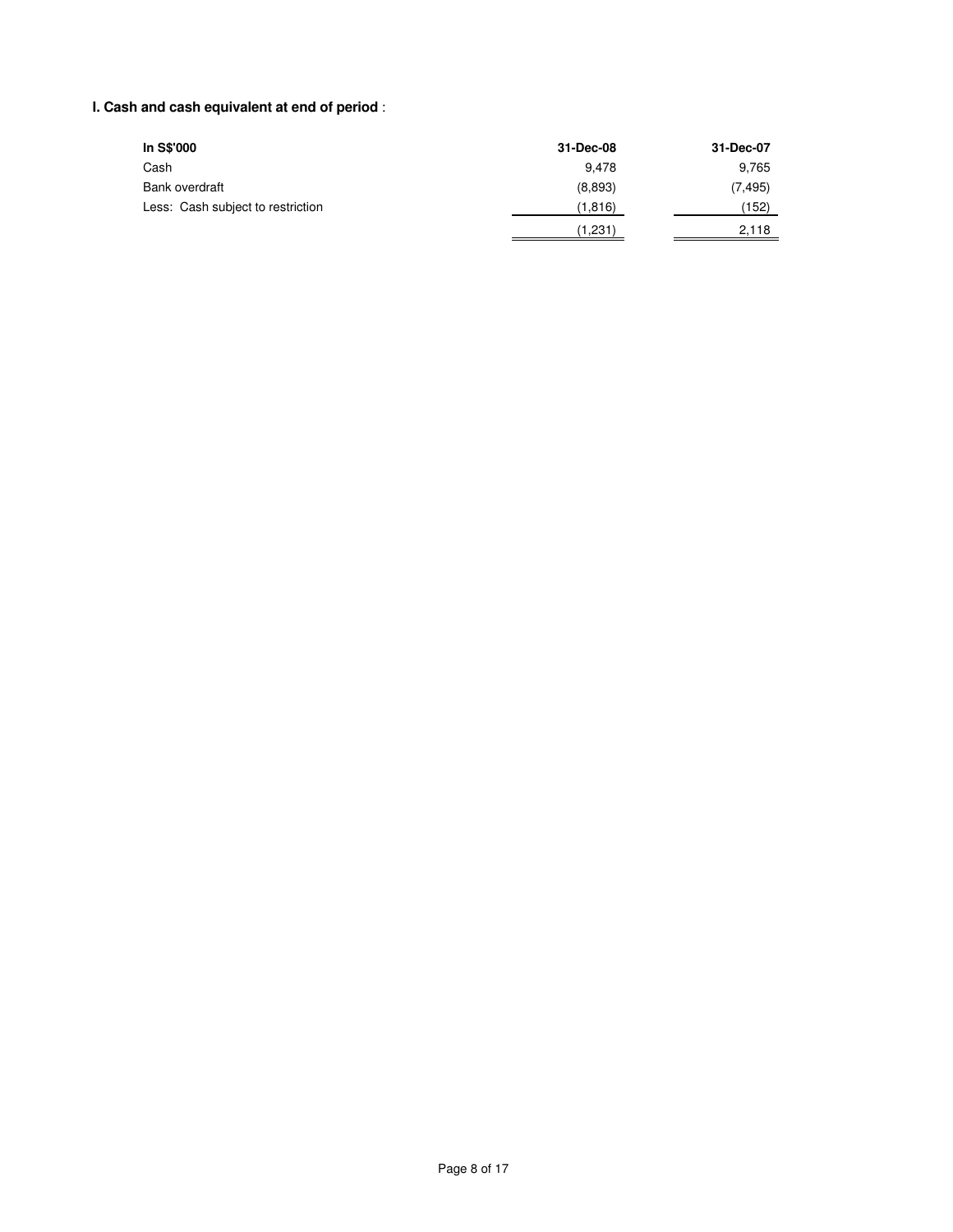# 1(d)(i) A statement (for the issuer and Group) showing either (i) all changes in equity or (ii) changes in equity other than those arising from<br>capitalisation issues and distributions to shareholders, together with a compa **immediately preceding financial year**

| In S\$'000                                                                   | Share<br>capital | Capital redemption<br>reserve | Share options<br>reserve | Translation<br>reserve | Revenue<br>reserve | Attributable to equity<br>holders of the Company | <b>Minority</b><br>interest | <b>Total</b> |
|------------------------------------------------------------------------------|------------------|-------------------------------|--------------------------|------------------------|--------------------|--------------------------------------------------|-----------------------------|--------------|
| Group (3 months ended 31 December 2007)                                      |                  |                               |                          |                        |                    |                                                  |                             |              |
| Balance as at 1 October 2007                                                 | 93,208           | 22                            | 3,166                    | 656                    | (78, 031)          | 19,021                                           | 3,361                       | 22,382       |
| Net loss for the period                                                      |                  |                               |                          |                        | 246                | 246                                              | 410                         | 656          |
| Issue of shares for acquisition of subsidiaries                              |                  |                               |                          |                        |                    |                                                  |                             |              |
| Issue of shares for settlement of consultancy services rendered              |                  |                               |                          |                        |                    |                                                  |                             |              |
| Issue of shares for placement to Portal World Investment Ltd & Ng Swee Hua   | 4,847            |                               |                          |                        |                    | 4,847                                            |                             | 4,847        |
| Recognition of share-based payments                                          |                  |                               | (151)                    |                        |                    | (151)                                            | ٠                           | (151)        |
| Foreign currency translation                                                 |                  |                               |                          | 133                    |                    | 133                                              | 10                          | 143          |
| Effects of acquisition of interest in subsidiaries                           |                  |                               |                          |                        |                    |                                                  |                             |              |
| Balance as at 31 December 2007                                               | 98,055           | 22                            | 3,015                    | 789                    | (77, 785)          | 24,096                                           | 3,781                       | 27,877       |
| Group (3 months ended 31 December 2008)                                      |                  |                               |                          |                        |                    |                                                  |                             |              |
| Balance as at 1 October 2008                                                 | 99,565           | 22                            | 3,015                    | 3,159                  | (81, 277)          | 24,484                                           | 3,758                       | 28,242       |
| Net loss for the period                                                      |                  |                               |                          |                        | (18, 377)          | (18, 377)                                        | (1,220)                     | (19, 597)    |
| Issue of shares for acquisition of subsidiaries                              |                  |                               |                          |                        |                    |                                                  |                             |              |
| Expenses in relation to issuance of convertible notes                        |                  |                               |                          |                        |                    |                                                  |                             |              |
| Convertible Notes - Fair Value Loss                                          | 329              |                               |                          |                        |                    | 329                                              |                             | 329          |
| Recognition of share-based payments                                          |                  |                               | (853)                    |                        |                    | (853)                                            |                             | (853)        |
| Effects of acquisition of interest in subsidiaries                           |                  |                               |                          |                        |                    | ٠.                                               | 63                          | 63           |
| Foreign currency translation                                                 |                  |                               |                          | 1,130                  |                    | 1,130                                            |                             | 1,130        |
| Minority interest of non-wholly owned subsidiary disposed                    |                  |                               |                          |                        |                    |                                                  |                             |              |
| Balance as at 31 December 2008                                               | 99,894           | 22                            | 2,162                    | 4,289                  | (99, 654)          | 6,713                                            | 2,601                       | 9,314        |
| Company (3 months ended 31 December 2007)                                    |                  |                               |                          |                        |                    |                                                  |                             |              |
| Balance as at 1 October 2007                                                 | 93,208           | 22                            | 3,166                    |                        | (72, 464)          | 23,932                                           |                             | 23,932       |
| Net loss for the period                                                      |                  |                               |                          |                        | (10, 895)          | (10, 895)                                        |                             | (10, 895)    |
| Issue of shares for acquisition of subsidiaries                              |                  |                               |                          |                        |                    |                                                  |                             |              |
| Issue of shares for settlement of consultancy services rendered              |                  |                               |                          |                        |                    |                                                  |                             |              |
| Issue of shares for placement to Portal World Investment Ltd and Ng Swee Hua | 4,847            |                               |                          |                        |                    | 4,847                                            |                             | 4,847        |
| Recognition of share-based payment                                           |                  |                               | (151)                    |                        |                    | (151)                                            |                             | (151)        |
| Balance as at 31 December 2007                                               | 98,055           | 22                            | 3,015                    |                        | (83, 359)          | 17,733                                           |                             | 17,733       |
| Company (3 months ended 31 December 2008)                                    |                  |                               |                          |                        |                    |                                                  |                             |              |
| Balance as at 1 October 2008                                                 | 99,565           | 22                            | 3,015                    |                        | (82, 617)          | 19,985                                           |                             | 19,985       |
| Net loss for the period                                                      |                  |                               |                          |                        | (13, 846)          | (13, 846)                                        |                             | (13, 846)    |
| Issue of shares for acquisition of subsidiaries                              |                  |                               |                          |                        |                    |                                                  |                             |              |
| Expenses in relation to issuance of convertible notes                        |                  |                               |                          |                        |                    |                                                  |                             |              |
| Issue of shares upon conversion of convertible notes                         | 329              |                               |                          |                        |                    | 329                                              |                             | 329          |
| Recognition of share-based payment                                           |                  |                               | (853)                    |                        |                    | (853)                                            |                             | (853)        |
| Balance as at 31 December 2008                                               | 99,894           | 22                            | 2,162                    |                        | (96, 463)          | 5,615                                            |                             | 5,615        |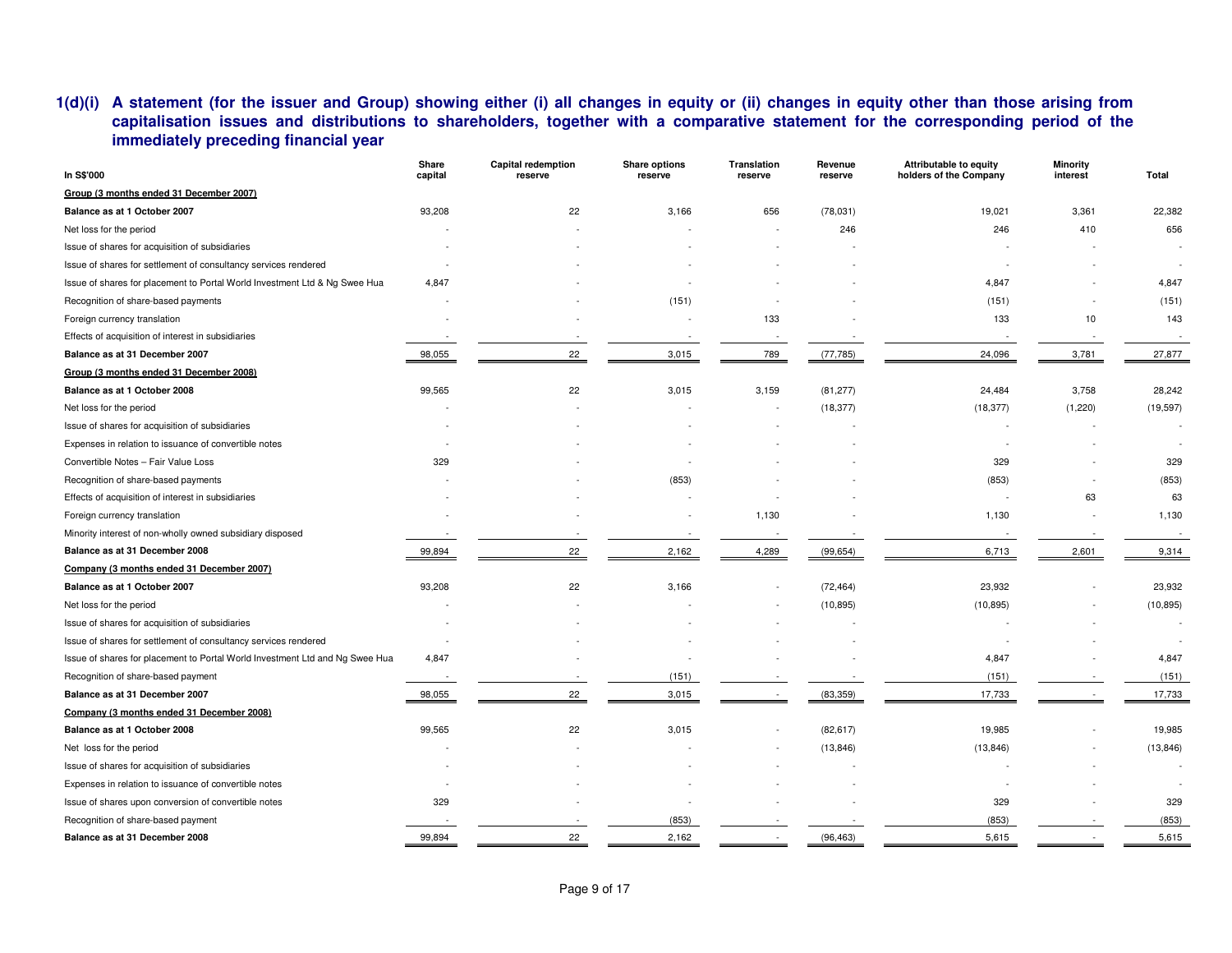| In S\$'000                                                                   | Share<br>capital         | Capital redemption<br>reserve | <b>Share options</b><br>reserve | <b>Translation</b><br>reserve | Revenue<br>reserve | Attributable to equity<br>holders of the Company | <b>Minority</b><br>interest | Total     |
|------------------------------------------------------------------------------|--------------------------|-------------------------------|---------------------------------|-------------------------------|--------------------|--------------------------------------------------|-----------------------------|-----------|
| Group (12 months ended 31 December 2007)                                     |                          |                               |                                 |                               |                    |                                                  |                             |           |
| Balance as at 1 January 2007                                                 | 89,841                   | 22                            | 3,166                           | 1,204                         | (76, 369)          | 17,864                                           | 3,575                       | 21,439    |
| Net loss for the period                                                      |                          |                               |                                 |                               | (1, 416)           | (1, 416)                                         | 947                         | (469)     |
| Issue of shares for acquisition of subsidiaries                              | 249                      |                               |                                 |                               |                    | 249                                              |                             | 249       |
| Issue of shares for settlement of consultancy services rendered              | 3,118                    |                               |                                 |                               |                    | 3,118                                            |                             | 3,118     |
| Issue of shares for placement to Portal World Investment Ltd & Ng Swee Hua   | 4,847                    |                               |                                 |                               |                    | 4,847                                            |                             | 4,847     |
| Recognition of share-based payments                                          |                          |                               | (151)                           |                               |                    | (151)                                            |                             | (151)     |
| Foreign currency translation                                                 |                          |                               |                                 | (415)                         |                    | (415)                                            | (491)                       | (906)     |
| Effects of acquisition of interest in subsidiaries                           |                          |                               | $\sim$                          | $\sim$                        |                    | $\sim$                                           | (250)                       | (250)     |
| Balance as at 31 December 2007                                               | 98,055                   | 22                            | 3,015                           | 789                           | (77, 785)          | 24,096                                           | 3,781                       | 27,877    |
| Group (12 months ended 31 December 2008)                                     |                          |                               |                                 |                               |                    |                                                  |                             |           |
| Balance as at 1 January 2008                                                 | 98,055                   | 22                            | 3,015                           | 789                           | (76, 619)          | 25,262                                           | 3,781                       | 29,043    |
| Net loss for the period                                                      |                          |                               |                                 |                               | (23, 035)          | (23, 035)                                        | (1, 365)                    | (24, 400) |
| Issue of shares for acquisition of subsidiaries                              | $\overline{\phantom{a}}$ |                               |                                 |                               |                    |                                                  |                             |           |
| Expenses in relation to issuance of convertible notes                        | (640)                    |                               |                                 |                               |                    | (640)                                            |                             | (640)     |
| Issue of shares upon conversion of convertible notes                         | 2,150                    |                               |                                 |                               |                    | 2,150                                            |                             | 2,150     |
| Convertible note -Fair value loss                                            | 329                      |                               |                                 |                               |                    | 329                                              |                             | 329       |
| Recognition of share-based payments                                          |                          |                               | (853)                           |                               |                    | (853)                                            | ٠                           | (853)     |
| Effects of acquisition of interest in subsidiaries                           |                          |                               |                                 |                               |                    | $\overline{\phantom{a}}$                         | 392                         | 392       |
| Foreign currency translation                                                 |                          |                               | $\sim$                          | 3,500                         |                    | 3,500                                            |                             | 3,500     |
| Minority interest of non-wholly owned subsidiary disposed                    |                          |                               |                                 |                               |                    |                                                  | (207)                       | (207)     |
| Balance as at 31 December 2008                                               | 99,894                   | 22                            | 2,162                           | 4,289                         | (99, 654)          | 6,713                                            | 2,601                       | 9,314     |
| Company (12 months ended 31 December 2007)                                   |                          |                               |                                 |                               |                    |                                                  |                             |           |
| Balance as at 1 January 2007                                                 | 89,841                   | 22                            | 3,166                           |                               | (70, 412)          | 22,617                                           |                             | 22,617    |
| Net loss for the period                                                      |                          |                               |                                 |                               | (12, 947)          | (12, 947)                                        |                             | (12, 947) |
| Issue of shares for acquisition of subsidiaries                              | 249                      |                               |                                 |                               |                    | 249                                              |                             | 249       |
| Issue of shares for settlement of consultancy services rendered              | 3,118                    |                               |                                 |                               |                    | 3,118                                            |                             | 3,118     |
| Issue of shares for placement to Portal World Investment Ltd and Ng Swee Hua | 4,847                    |                               |                                 |                               |                    | 4,847                                            |                             | 4,847     |
| Recognition of share-based payment                                           |                          |                               | (151)                           |                               |                    | (151)                                            |                             | (151)     |
| Balance as at 31 December 2007                                               | 98,055                   | 22                            | 3,015                           |                               | (83, 359)          | 17,733                                           |                             | 17,733    |
| Company (12 months ended 31 December 2008)                                   |                          |                               |                                 |                               |                    |                                                  |                             |           |
| Balance as at 1 January 2008                                                 | 98,055                   | 22                            | 3,015                           |                               | (82, 192)          | 18,900                                           |                             | 18,900    |
| Net loss for the period                                                      |                          |                               |                                 |                               | (14, 271)          | (14, 271)                                        |                             | (14, 271) |
| Issue of shares for acquisition of subsidiaries                              | $\overline{\phantom{a}}$ |                               |                                 |                               |                    |                                                  |                             |           |
| Expenses in relation to issuance of convertible notes                        | (640)                    |                               |                                 |                               |                    | (640)                                            |                             | (640)     |
| Issue of shares upon conversion of convertible notes                         | 2,479                    |                               |                                 |                               |                    | 2,479                                            |                             | 2,479     |
| Recognition of share-based payment                                           |                          |                               | (853)                           |                               |                    | (853)                                            |                             | (853)     |
| Balance as at 31 December 2008                                               | 99,894                   | 22                            | 2,162                           |                               | (96, 463)          | 5,615                                            |                             | 5,615     |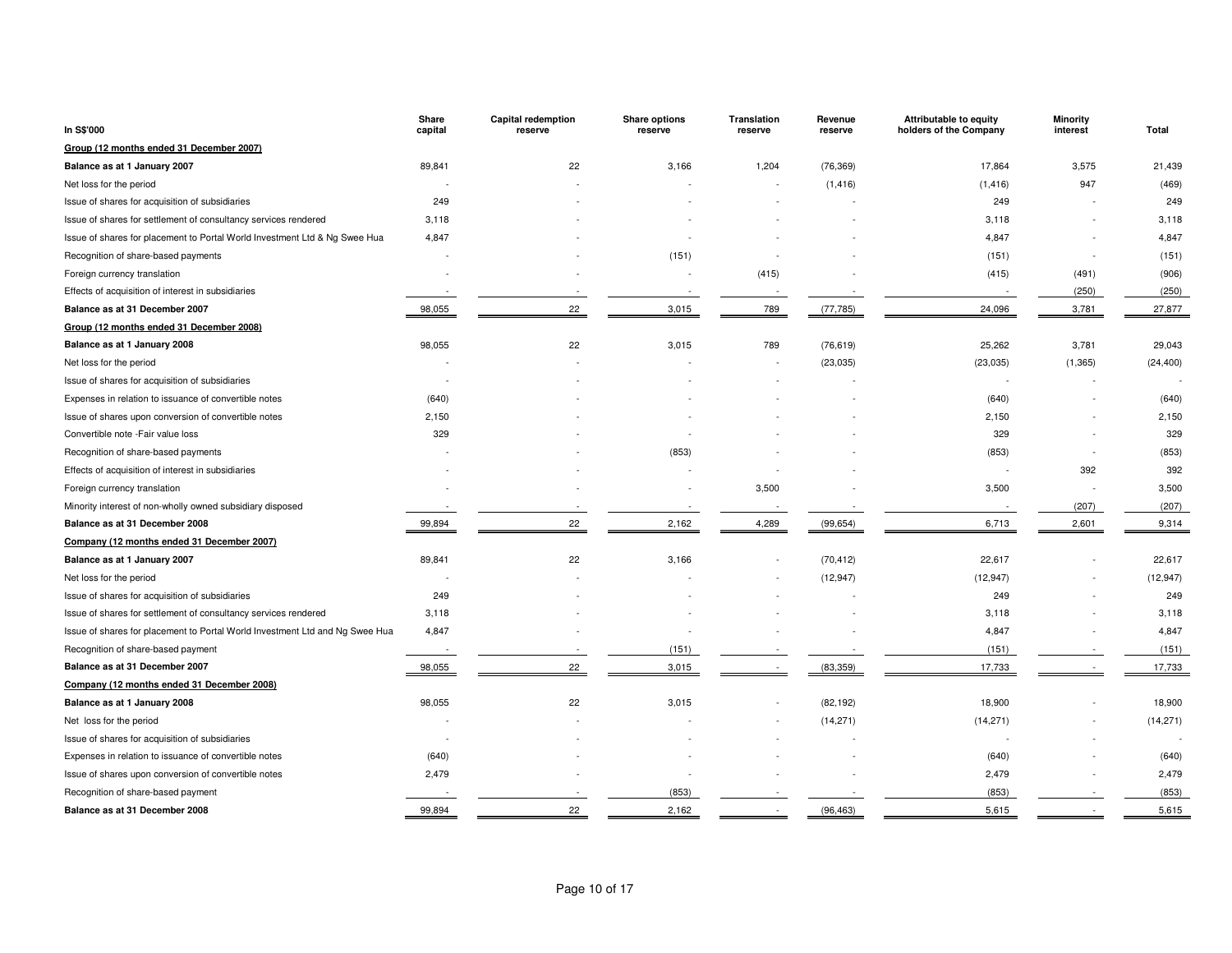**1(d)(ii) Details of any changes in the Company's share capital arising from rights issue, bonus issue, share buy-backs, exercise of share options or warrants, conversion of other issues of equity securities, issue of shares for cash or as consideration for acquisition or for any other purpose since the end of the previous period reported on. State also the number of shares that may be issued on conversion of all the outstanding convertibles as at the end of the current financial period reported on and as at the end of the corresponding period of the immediately preceding financial year** 

#### Issued Share Capital

As at 31 December 2008, the issued ordinary shares of the Company numbered 1,784,727,752.

#### Share Options

The mDR Limited Share Option Scheme 2003 (the "Scheme") was approved and adopted by members at the Extraordinary General Meeting held on 13 January 2003. The price at which a participant of the Scheme shall subscribe for each share upon the exercise of an option was determined based on the average closing prices of the shares for each of the last five market days immediately preceding the date of grant of the options ("Date of Grant"). The vesting period of the options commences on the date not earlier than the first anniversary of the Date of Grant and expires on the tenth anniversary of the Date of Grant.

The share options granted and exercised during the financial year and share options outstanding as at 31 December 2008 under the Scheme were as follows:

| Date of grant     | Balance as<br>at 1 January<br>2008 or<br>grant date if<br>later | Lapsed/<br>Cancelled | Balance as<br>at 31<br>December<br>2008 | Subscription<br>Price | Expiry date       |
|-------------------|-----------------------------------------------------------------|----------------------|-----------------------------------------|-----------------------|-------------------|
|                   |                                                                 |                      |                                         |                       |                   |
| 17 September 2003 | 1.465.708                                                       | (77, 142)            | 1,388,566                               | 0.3111                | 16 September 2013 |
| 14 April 2004     | 12,381,404                                                      | (2,082,849)          | 10,298,555                              | 0.5063                | 13 April 2014     |
| 22 September 2005 | 11,238,000                                                      |                      | 11,238,000                              | 0.1200                | 21 September 2010 |
| 10 January 2008   | 1.088.000                                                       |                      | 1,088,000                               | 0.0550                | 09 January 2013   |
| 13 May 2008       | 22.000.000                                                      |                      | 22,000,000                              | 0.0300                | 12 May 2018       |
|                   | 48,173,112                                                      | (2, 159, 991)        | 46,013,121                              |                       |                   |

#### Conversion of outstanding convertibles

| 31 December 2008 | 31 December 2007 |
|------------------|------------------|
| 1,940,598,291    | NIL              |

- i) On the convertible notes amounting to S\$850,000, number of shares that may be issued is 94,444,444.
- ii) On the convertible bonds amounting to S\$12.0 million, the holder of the bonds may choose to convert to ordinary shares or to receive repayment in instalments, S\$2.0 million due on 31 December 2008, S\$2.0 million due on 30 June 2009, S\$4.0 million due on 31 December 2009 and S\$4.0 million due on 30 June 2010. The number of shares that may be issued for S\$12.0 million convertible bonds as at 31 December 2008 is 1,846,153,846.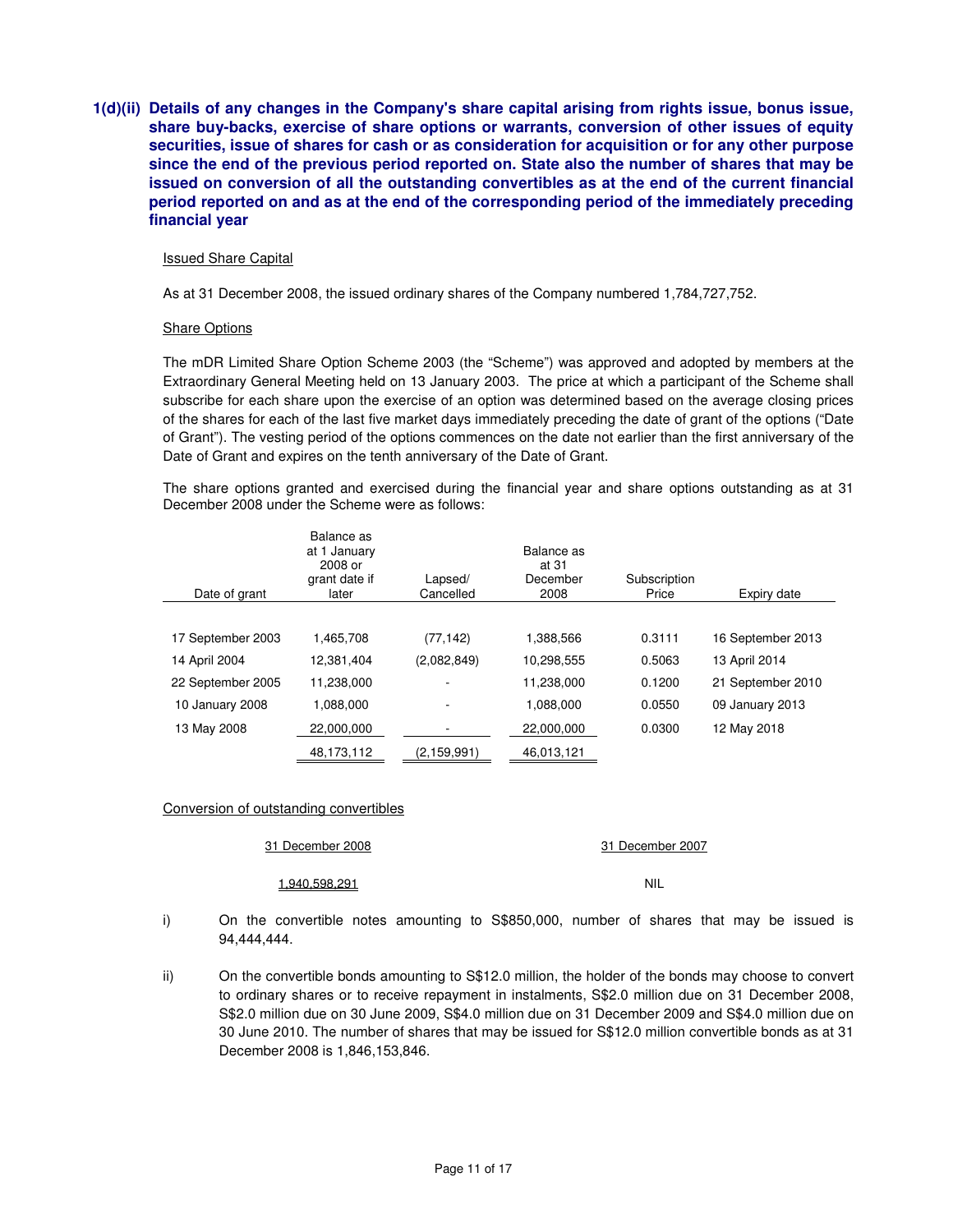On 2 January 2009, the Group announced that the bondholders have agreed to vary the payment of the sum of S\$2.0 million due on 31 December 2008 in a manner set out below :-

- a) S\$500,000 on or before 5 January 2009;
- b) S\$500,000 on or before 5 February 2009;
- c) S\$250,000 on or before 5 March 2009;
- d) S\$250,000 on or before 5 April 2009;
- e) S\$250,000 on or before 5 May 2009 and
- f) S\$250,000 on or before 6 June 2009

As at 27 February 2009, the Group has repaid a total of S\$1.0 million to the bondholders.

#### **1(d)(iii) To show the total number of issued shares excluding treasury shares as at the end of the current financial period and as at the end of the immediately preceding year.**

|                    | 2008                      | 2007          |
|--------------------|---------------------------|---------------|
|                    | Number of ordinary shares |               |
| Issued and paid up | 1.784.727.752             | 1.688.488.970 |

#### **1(d)(iv) A statement showing all sales, transfers, disposal, cancellation and/or use of treasury shares as at the end of the current financial period reported on.**

Not applicable

#### **2 Whether the figures have been audited, or reviewed and in accordance with which standard**

The figures for the period from 1 January 2008 to 31 December 2008 have not been audited or reviewed by our auditors.

The auditors have expressed an "except for" opinion for the 2007 financial statements where matters below, that have an impact on the opening balances for the year ended 31 December 2007, were highlighted in 2006 financial statements as described in the following:

- a) The opening balances affected by adjustments arising from the matters below were brought forward into the financial statements for the year ended 31 December 2006 and hence have effects on the 2006 financial statements.
- b) The completeness of the disclosure of related party transactions and other financial effects.
- c) The audit clearances for certain subsidiaries were not received as at date of auditors' report.

#### **3 Where the figures have been audited or reviewed, the auditors' report (including any qualifications or emphasis of matter)**

The figures have not been audited or reviewed by the auditors.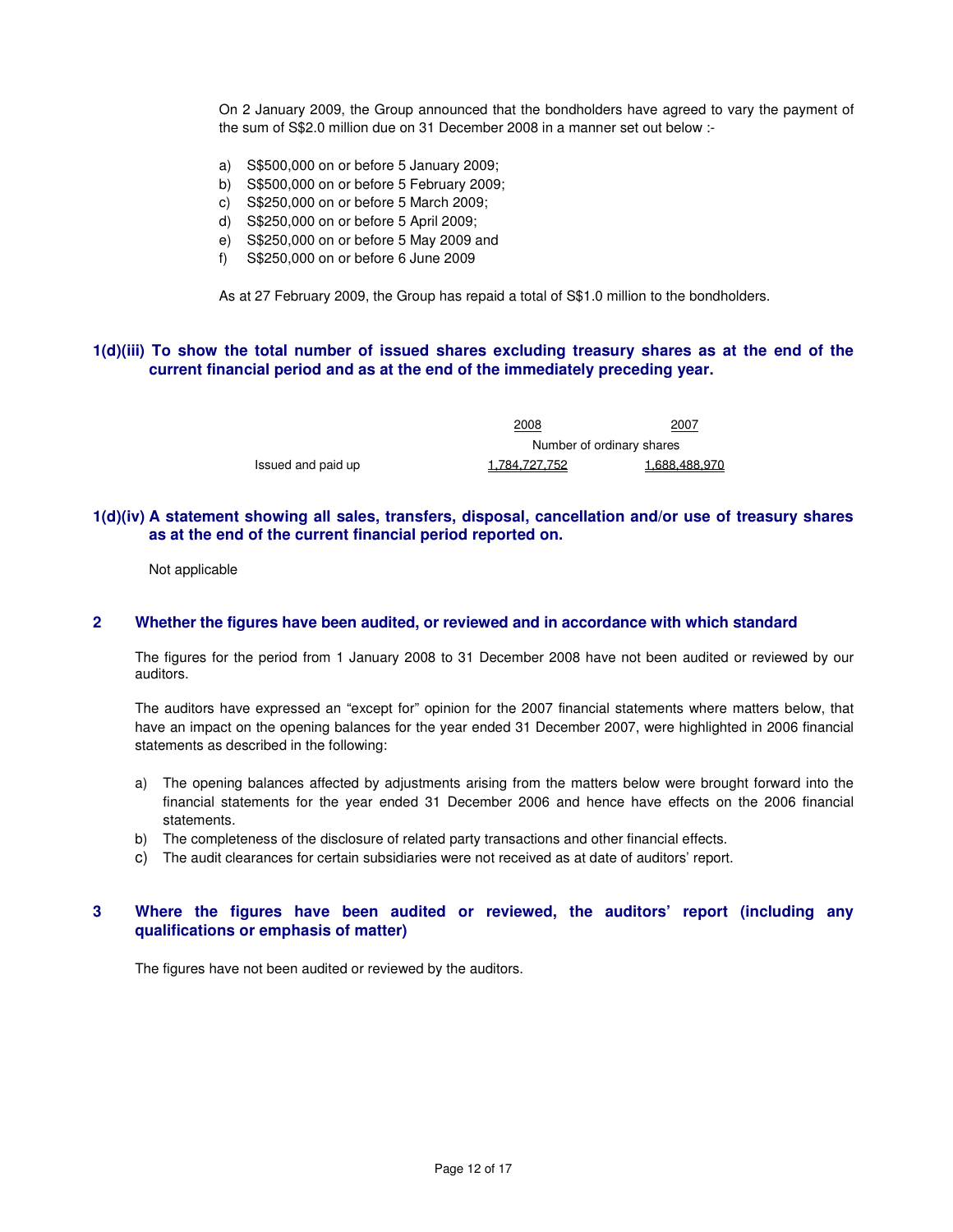## **4 Whether the same accounting policies and methods of computation as in the issuer's most recently audited annual financial statements have been applied**

The accounting policies and methods of computation have been applied consistently. The Group and the Company have applied accounting policies and methods of computation in the financial statements for the current reporting period consistent with those of the audited financial statements as at 31 December 2007.

# **5 If there are any changes in the accounting policies and methods of computation, including any required by an accounting standard, what has changed, as well as the reasons for, and the effect of, the change**

The Group has adopted all the new and revised Singapore Financial Reporting Standards ("FRS") for accounting periods beginning 1 January 2008.

# **6 Earnings per ordinary share of the Group for the current period reported on and the corresponding period of the immediately preceding financial year, after deducting any provision for preference dividends**

| Earnings per ordinary share                    | YTD       | YTD       |
|------------------------------------------------|-----------|-----------|
| (based on consolidated net loss)               | 31-Dec-08 | 31-Dec-07 |
| attributable to equity holders of the Company) | Cents     | Cents     |
| - Basic                                        | (1.29)    | (0.10)    |
| - Fully diluted                                | (1.29)    | (0.10)    |

Basic earnings per ordinary share is computed based on the weighted average number of shares in issue during the period of 1,737,728,536 (31 December 2007 : 1,610,125,914).

Fully diluted earnings per ordinary share is computed based on the weighted average number of shares during the period adjusted for the effect of all potential dilutive ordinary shares of 1,743,030,717 (31 December 2007 : 1,610,125,914).

# **7 Net asset value (for the issuer and Group) per ordinary share based on issued share capital of the issuer at the end of the (a) current period reported on and (b) immediately preceding financial year**

|                                   | Group        |           | Company      |           |
|-----------------------------------|--------------|-----------|--------------|-----------|
|                                   | 31-Dec-08    | 31-Dec-07 | 31-Dec-08    | 31-Dec-07 |
|                                   | <b>Cents</b> | Cents     | <b>Cents</b> | Cents     |
| Net Asset Value ("NAV") per share | 0.42         | 1.50      | 0.36         | ∣.49      |

The NAV per share as at 31 December 2008 is calculated based on 1,737,728,536 (31 December 2007: 1,610,125,914) ordinary shares.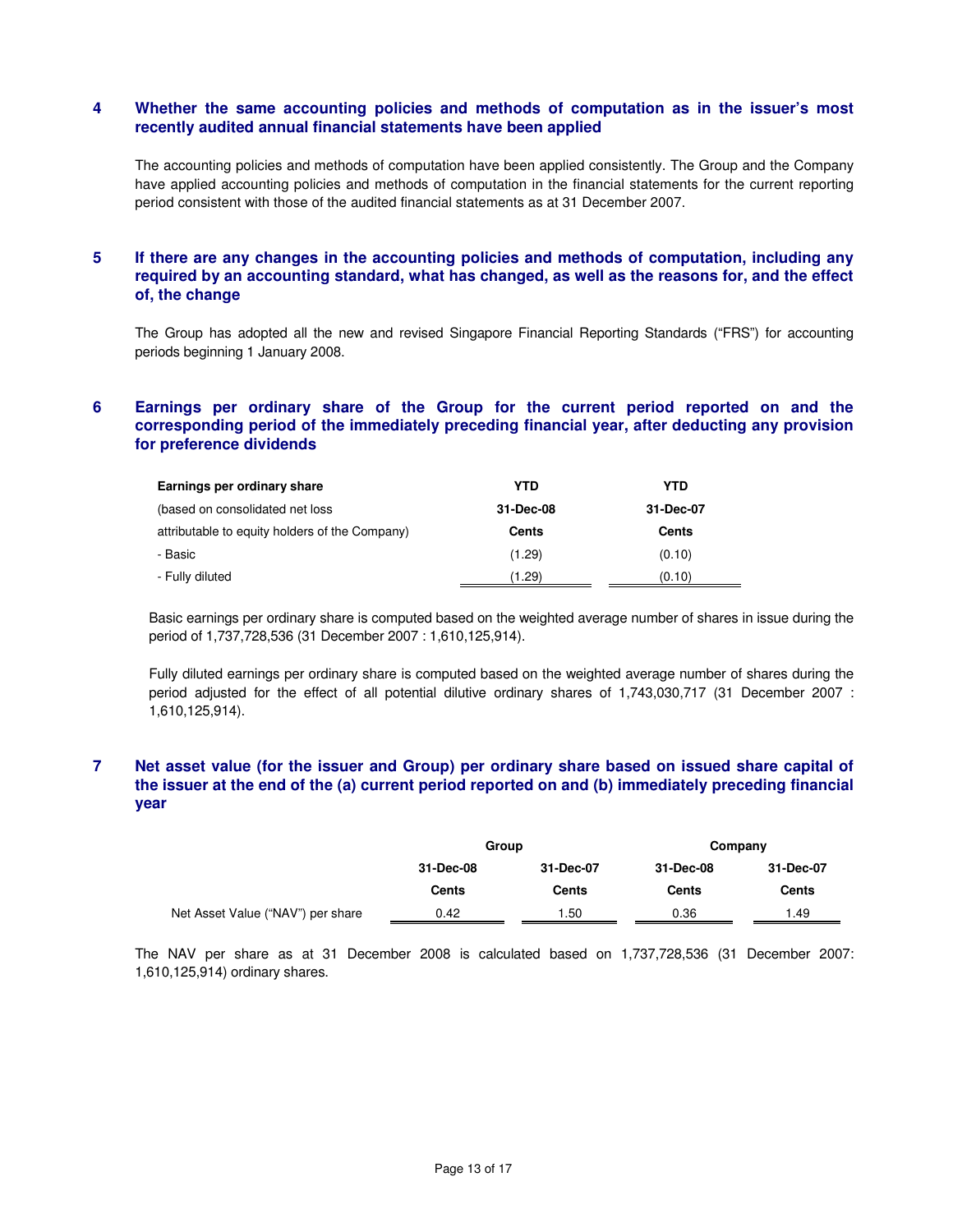**8 A review of the performance of the Group, to the extent necessary for a reasonable understanding of the Group's business. The review must discuss any significant factors that affected the turnover, costs, and earnings of the Group for the current financial period reported on, including (where applicable) seasonal or cyclical factors. It must also discuss any material factors that affected the cash flow, working capital, assets or liabilities of the Group during the current financial period reported on** 

#### **Revenue**

Revenue, on quarter-to-quarter basis, decreased by 31% mainly due to lower DMS revenue in distribution business.

For FY2008, the Group reported a 7% decrease in revenue from \$288.1 million for FY2007 to \$267.5 million. This is primarily contributed by :-

- i) decrease in DMS revenue of \$10.4 million due to lower distribution businesses and
- ii) decrease in AMS revenue of \$10.1 million due to cessation of certain non-viable AMS business and disposal of non-profitable subsidiaries in Taiwan and China.

#### **Profit / (Loss) after income tax**

In Q4-08, the Group reported a net loss after tax of \$20.76 million compared to a net profit of \$0.66 million in Q4-07 mainly due to non-cash charges. The details are as follows :-

- i) impairment of goodwill of \$14.14 million;
- ii) fair value loss on convertible bonds / notes of \$4.20 million;
- iii) currency translation loss of \$1.81 million and
- iv) provision of allowance for doubtful other receivables of \$1.0 million

Excluding these non-cash charges, the net profit after tax for Q4-08 is \$0.39 million.

At the operating level, the Group recorded an operating profit of \$0.4 million in Q4-08 compared to a loss of \$0.3 million in Q4-07. [For adjustment to profit after tax, please refer to 1(a) (iv), page 3]

Net loss for FY2008 was \$24.4 million as compared to a loss of \$0.5 million in FY2007 (excluding non-cash charges of \$23.2 million, net loss for FY08 is \$1.2 million)

#### **Cash Flows**

On a year-to-year basis, there is a decrease in cash position mainly due to financing of working capital.

## **9 Where a forecast, or a prospect statement, has been previously disclosed to shareholders, any variance between it and the actual results**

Not applicable.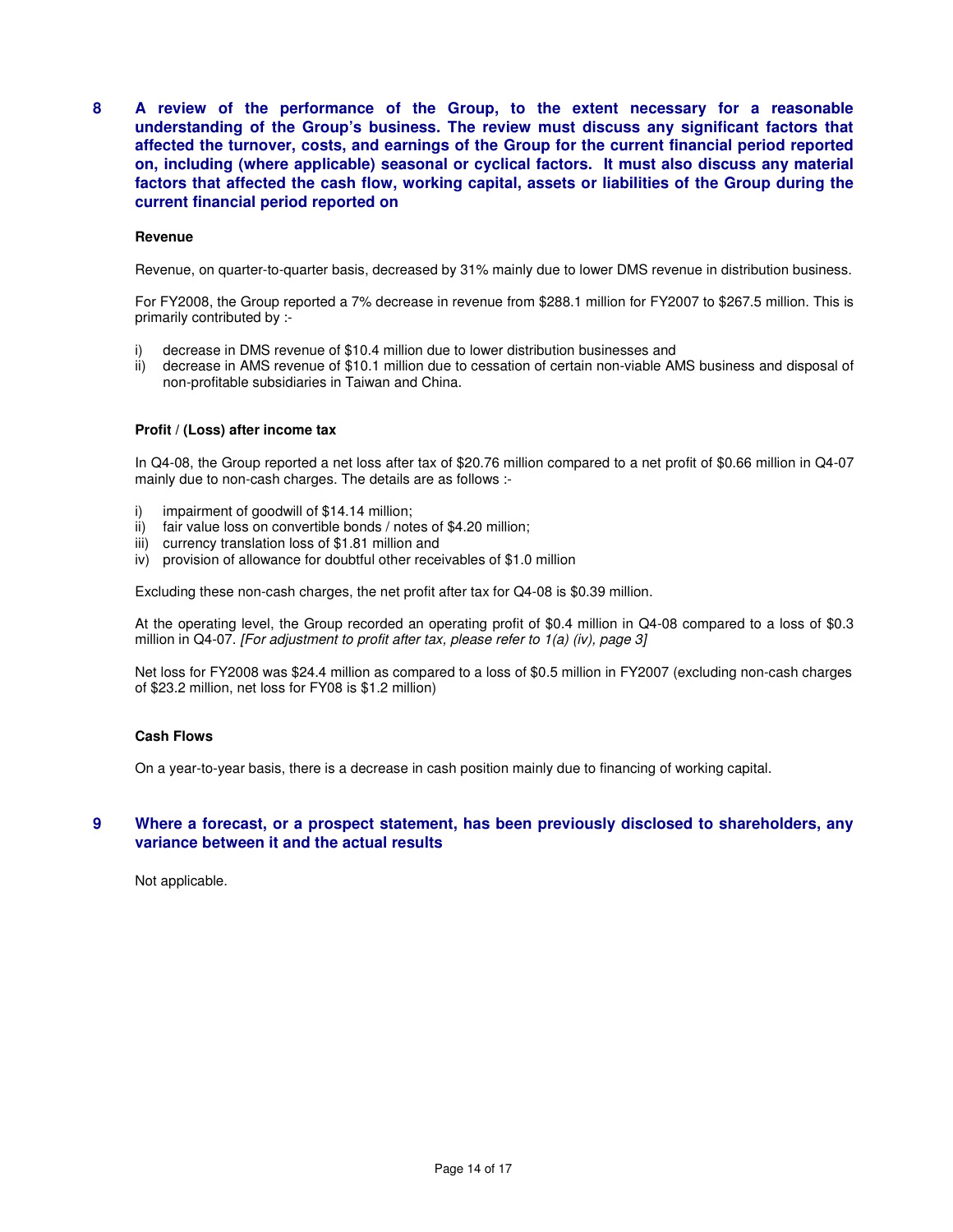# **10 A commentary at the date of the announcement of the competitive conditions of the industry in which the Group operates and any known factors or events that may affect the Group in the next reporting period and the next 12 months**

The global financial and economic crisis has created much uncertainties which presents severe challenges for the Group and as such, measures have been instituted to protect its operations.

The Group has negotiated with its lenders, a variation of the first redemption of \$2.0 million of the \$12.0 million convertible bonds. The Group continues to engage with its lenders on the remainder of the convertible bonds. Agreement between the lenders and the Group is crucial to the Group's ability to continue as a going concern.

After considering the measures taken and the uncertainties described above, the Group believes that it has adequate resources to continue its operations.

## **11 Dividend**

#### **(a) Current Financial Period Reported On**

Any dividen declared for the current financial period reported on ?

None.

## **(b) Corresponding Period of the Immediately Preceding Financial Year**

Any dividend declared for the corresponding period of the immediately preceding financial year ?

None.

**(c) Date payable** 

Not applicable.

#### **(d) Books closure date**

Not applicable.

## **12 If no dividend has been declared/recommended, a statement to that effect**

No dividend has been declared or recommended.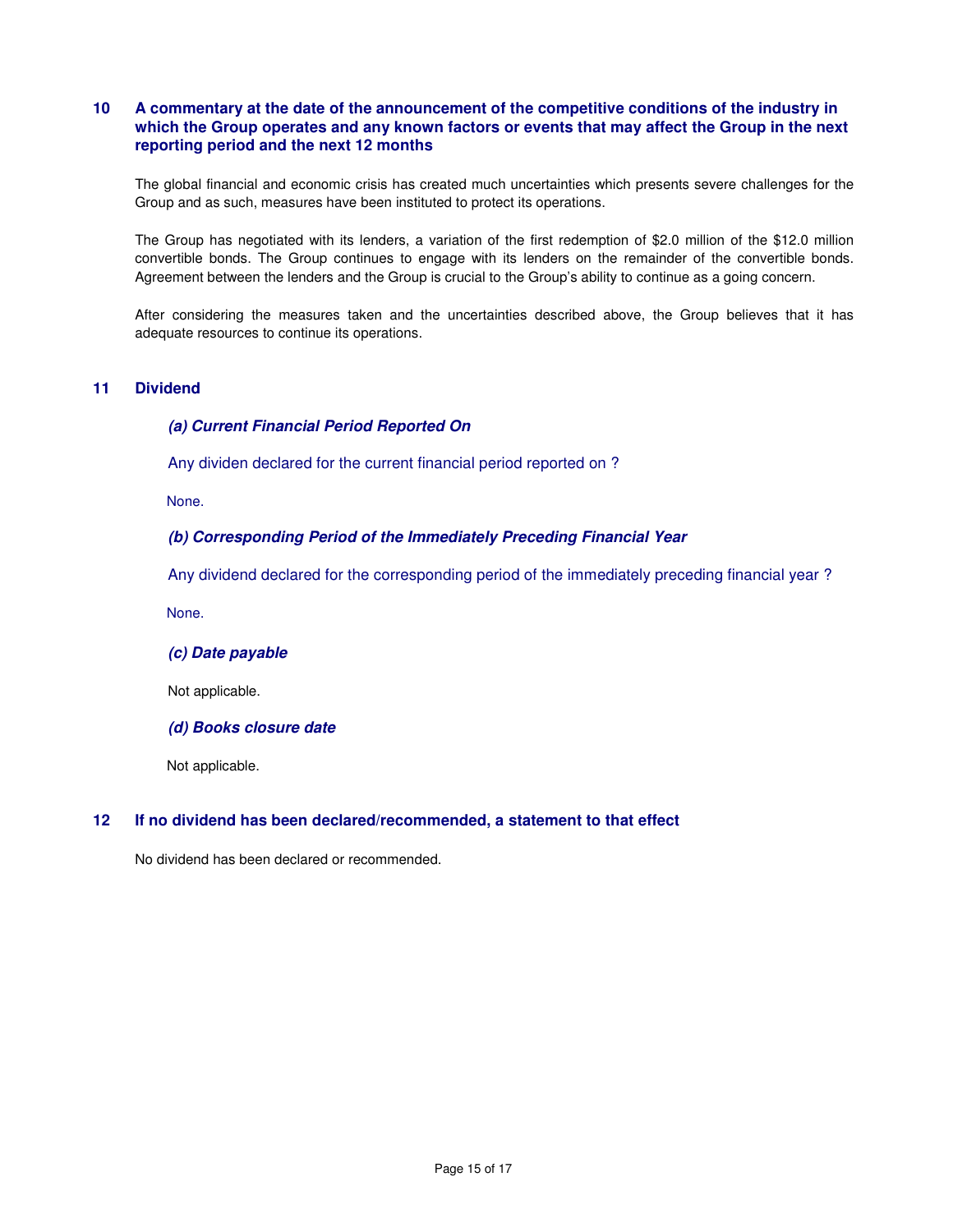# **PART II - ADDITIONAL INFORMATION REQUIRED FOR FULL YEAR ANNOUNCEMENT**

# **13. Segmented revenue and results for business or geographical segments (of the group) in the form presented in the issuer's most recently audited annual financial statements, with comparative information for the immediately preceding year.**

For management purposes, the Group is organized on a world-wide basis into three major operating divisions, namely, South Asia, North Asia and South Pacific. The divisions are the basis on which the Group reports its primary segment information.

The dominant source and nature of the Group's risk and returns are based on the geographical areas where its service centres are located. Therefore, the primary segment is geographical segments by location of our service centres.

South Asia comprises India, Malaysia and Singapore.

North Asia comprises Peoples' Republic of China, Hong Kong SAR and Taiwan.

South Pacific comprises Australia.

The services centres in Peoples' Republic of China and Taiwan ceased in the year of 2008.

Primary segment information for the Group based on Geographical segments for the year ended 31 December 2008 is as follows.

| <b>By Geographical Operations</b> | <b>South Asia</b> | <b>North Asia</b> | <b>South Pacific</b> | <b>Consolidated</b> |
|-----------------------------------|-------------------|-------------------|----------------------|---------------------|
|                                   | \$'000            | \$'000            | \$'000               | \$'000              |
| 31 December 2008                  |                   |                   |                      |                     |
| <b>REVENUE</b>                    |                   |                   |                      |                     |
| <b>External sales</b>             | 259,656           | 2,884             | 4,963                | 267,503             |
| <b>RESULTS</b>                    |                   |                   |                      |                     |
| Segment result                    | (23, 646)         | (3,799)           | 3,050                | (24, 395)           |
| Finance costs                     |                   |                   |                      | (1, 212)            |
| Loss before income tax            |                   |                   |                      | (25, 607)           |
| Income tax expense                |                   |                   |                      | 1,207               |
| Loss after income tax             |                   |                   |                      | (24, 400)           |
|                                   | South Asia        | <b>North Asia</b> | <b>South Pacific</b> | Consolidated        |
|                                   | \$'000            | \$'000            | \$'000               | \$'000              |
| 31 December 2007                  |                   |                   |                      |                     |
| <b>REVENUE</b>                    |                   |                   |                      |                     |
| <b>External sales</b>             | 273,174           | 6,297             | 8,595                | 288,066             |
| <b>RESULTS</b>                    |                   |                   |                      |                     |
| Segment result                    | 1,515             | (950)             | 758                  | 1,323               |
| Finance costs                     |                   |                   |                      | (1, 157)            |
| Loss before income tax            |                   |                   |                      | 166                 |
| Income tax expense                |                   |                   |                      | (636)               |
| Loss after income tax             |                   |                   |                      | (470)               |